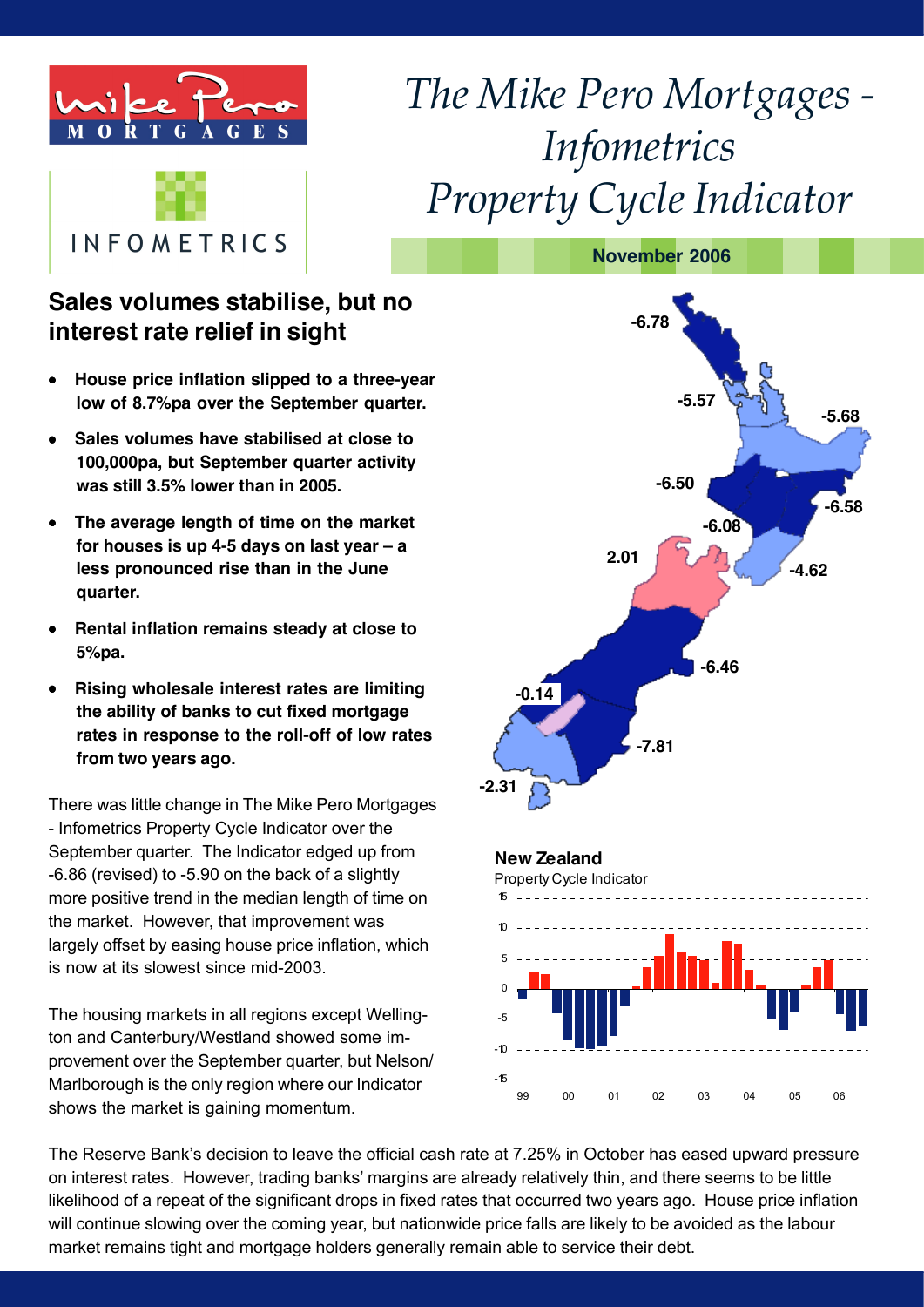### **Northland**

The decline in sales volumes in Northland moderated over the September quarter, but with activity still down 15% on a year ago, the year-on-year fall is still the largest in the country. The ongoing slowdown in the market is highlighted by house price inflation, which has eased from 14% to 9.7%pa over the last three months.

### **Waikato/Bay of Plenty/Gisborne**

The upward trend in the average length of time for properties on the market in Waikato/Bay of Plenty/ Gisborne moderated over the September quarter, and there was also a mild improvement in sales growth. But house price inflation is now below 10%pa for the first time in two years, and Gisborne could be suffering price falls before the end of 2006.

### **Manawatu/Wanganui**

House price inflation in Manawatu/Wanganui is still the fastest in the country, at 19%pa. But sales volumes in the region are down 8.3% on a year ago – the largest decline in 18 months. The negative trends in sales activity and the rate of turnover point to a further gradual slowdown in price growth heading into 2007.

### **Wellington**

The Wellington property market slipped into slowdown mode following four quarters as the bestperforming region. House price inflation has eased from 15% to 11%pa since May, and the mid-year burst of sales growth has petered out. Weaker economic growth and high interest rates finally appear to be cooling the Wellington market.

### **Canterbury/Westland**

Canterbury/Westland's house price inflation slipped to 6.8%pa in the September quarter, and has not been lower since early 2003. Sales growth also turned negative, and properties are staying on the market for the longest time in three years. A further softening of price growth is likely, although average falls across the entire region should be avoided.

### **Otago**

House price inflation in Otago slipped to a four-year low of 4.3%pa in the September quarter, down from 14%pa just three months earlier. This was offset by a slight improvement in sales growth and some moderation in the upward trend of the average length of time on the market. Nevertheless, there is a risk of price falls before the end of 2006.

### **Auckland**

The slowdown in the Auckland market moderated in July andAugust, although that improvement looked to be petering out again by September. House price inflation eased to 5.8%pa, while sales growth was similar to that recorded in the June quarter. Houses are only taking two days longer to sell than a year ago, compared with a six-day gap in June.

### **Hawke's Bay**

House price inflation in Hawke's Bay's slipped to a five-year low of just 1.9%pa in September, and is the weakest in the country. However, buyer demand in the region still seems to be at reasonable levels – sales volumes are up 3.6% on a year ago. Current levels of buyer demand suggest that declines in property values could be avoided.

### **Taranaki**

The extent of the slowdown in the Taranaki market continued to moderate over the latest quarter. Houses spent less time on the market in September than they did a year earlier, although that improvement was not sufficient to prevent house price inflation dropping from 21% to 11%pa over the quarter.

### **Nelson/Marlborough**

After 2½ years of slowing momentum, the Nelson/ Marlborough market is back on the way up. Sales growth held at over 20%pa in the September quarter, and house price inflation topped 11%pa for the first time in two years. Despite the positive signs, the upturn in the region's property market may be limited by persistently high interest rates.

### **Central Otago Lakes**

Sales growth in Central Otago Lakes hit a four-year high of 25%pa in the September quarter, and house price inflation recovered from 6.1% to 17%pa. Turnover in the region remains the slowest in the country, but the Central Otago Lakes market is close to ending the slowdown that has lasted since the start of 2004.

### **Southland**

The Southland market has shown a remarkable improvement over the last quarter. Sales growth is running at a four-year high of 30%pa, and house price inflation has lifted to 8%pa. Houses took just 21 days to sell on average in September (the fastest in the country) – our Indicator for the Southland market may be on the verge of turning positive.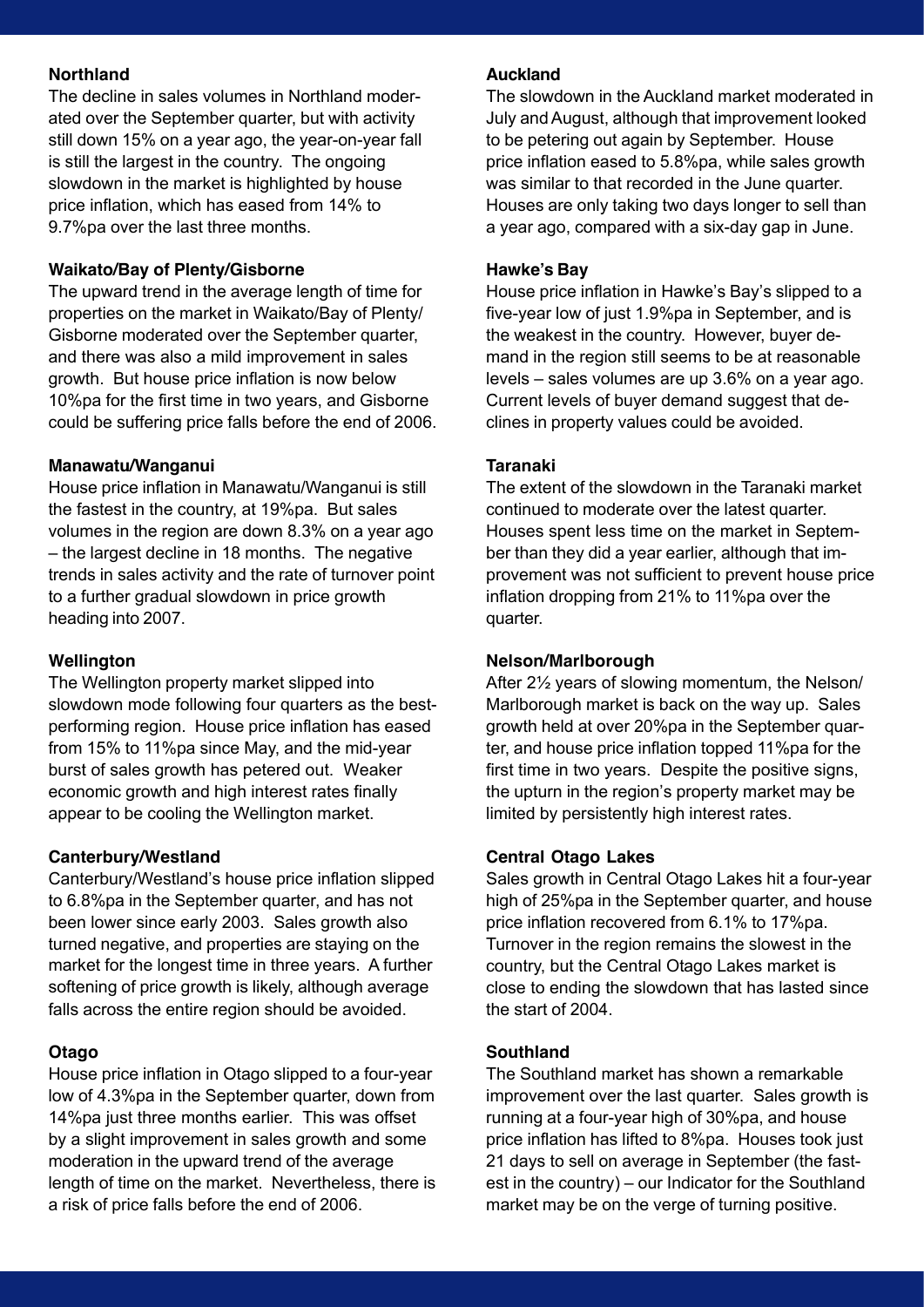#### **Regional Property Cycle Indicators**

Each region's property market is scored between 10 and -10 dependent on where it is in the cycle: 10 is a strong upturn, while -10 is a large slowdown. See the final page for more details on the methodology behind the Indicator.

**Auckland**

#### **Northland**



# **Hawke's Bay**



# $15 - - - - - - - 10$ 5  $\Omega$ -5 -10 -15 02 03 04 05 06

## **Manawatu/Wanganui** 15 <u>. . . . . . . . . . . . . .</u> 10 5 0 -5



### **Wellington**



### **Central Otago Lakes**



### **Nelson/Marlborough**



#### **Otago**



### **Waikato/BOP/Gisborne**



### **Taranaki**



### **Canterbury/Westland**



### **Southland**